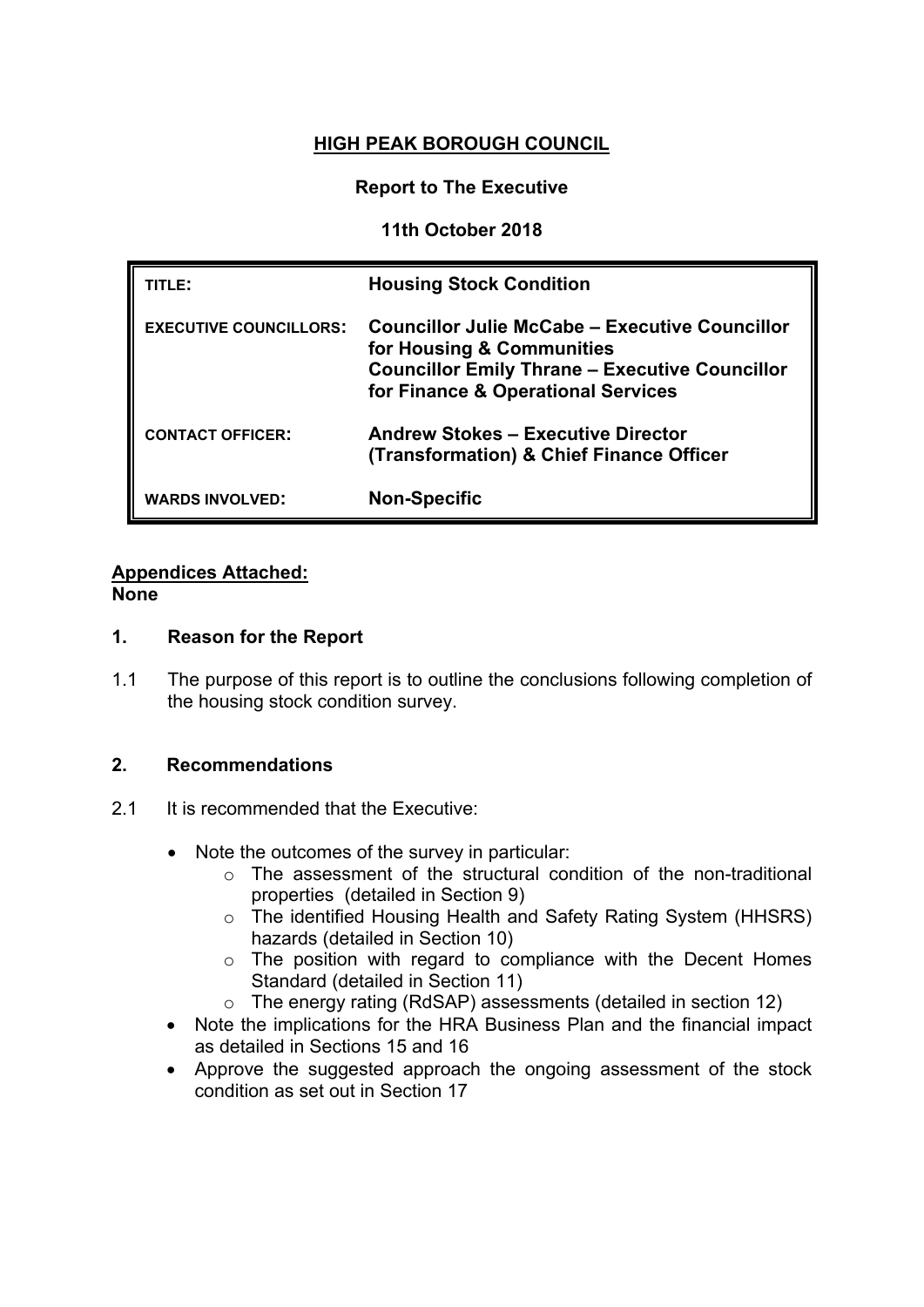### **3. Executive Summary**

- 3.1 In April 2016 the Council's Executive made a commitment to complete a full condition survey on the portfolio of housing properties by March 2019. This was in recognition that the longer-term solution to for bringing the HRA into balance following the rent reduction obligations would need to be underpinned by stock condition surveys in order to accurately inform the level of expenditure required to maintain the housing properties to the required standard.
- 3.2 After the completion of a procurement exercise, Michael Dyson Associates (MDA) were appointed to undertake the surveys. MDA are specialists in this type of surveying. The surveys commenced in July 2017 and were completed in December 2017. The surveyors gained access to 90.2% of the dwellings. The data collected by MDA was uploaded onto the Council's asset management system (Keystone).
- 3.3 The survey work was undertaken in three separate elements:
	- An intrusive survey of the non-traditional properties;
	- A survey of the garage sites; and
	- A survey of the general needs and sheltered stock.
- 3.4 The required outputs from the survey were as follows:
	- Assessment of the structural condition of the non-traditional properties
	- Identification of Housing Health and Safety Rating System (HHSRS) hazards for dwellings.
	- Ascertain dwellings failing the Decent Homes Standard.
	- Determination of the energy rating (RdSAP) of each dwelling.
	- Provide data required to inform investment plans for 5, 10 and 30 year cost forecasts
- 3.5 The structural investigation of the 941 non-traditional properties revealed very few issues with the structural condition of the properties. MDA went on to make a recommendation as to the appropriate repairs to maintain their structural integrity for at least a further 30 years and calculate budget costs associated with this. Their survey revealed an investment of some £986,000 over the 30-year period.
- 3.6 The housing health and safety rating system (HHSRS) is a risk-based evaluation tool which was applied by MDA during the survey. MDA identified 69 Category 1 hazards during the fieldwork. These related to a spread of issues, all of which were reported to the Council for immediate rectification. This accounts for 1.72% of HPBC's total stock and many of these related to tenants' modifications.
- 3.7 The survey revealed that 715 (17.9%) properties failed to meet the Decent Homes Standard (DHS). Benchmarking suggests that these results are not untypical. The DHS failures represent a total cost liability of £1,776,134 the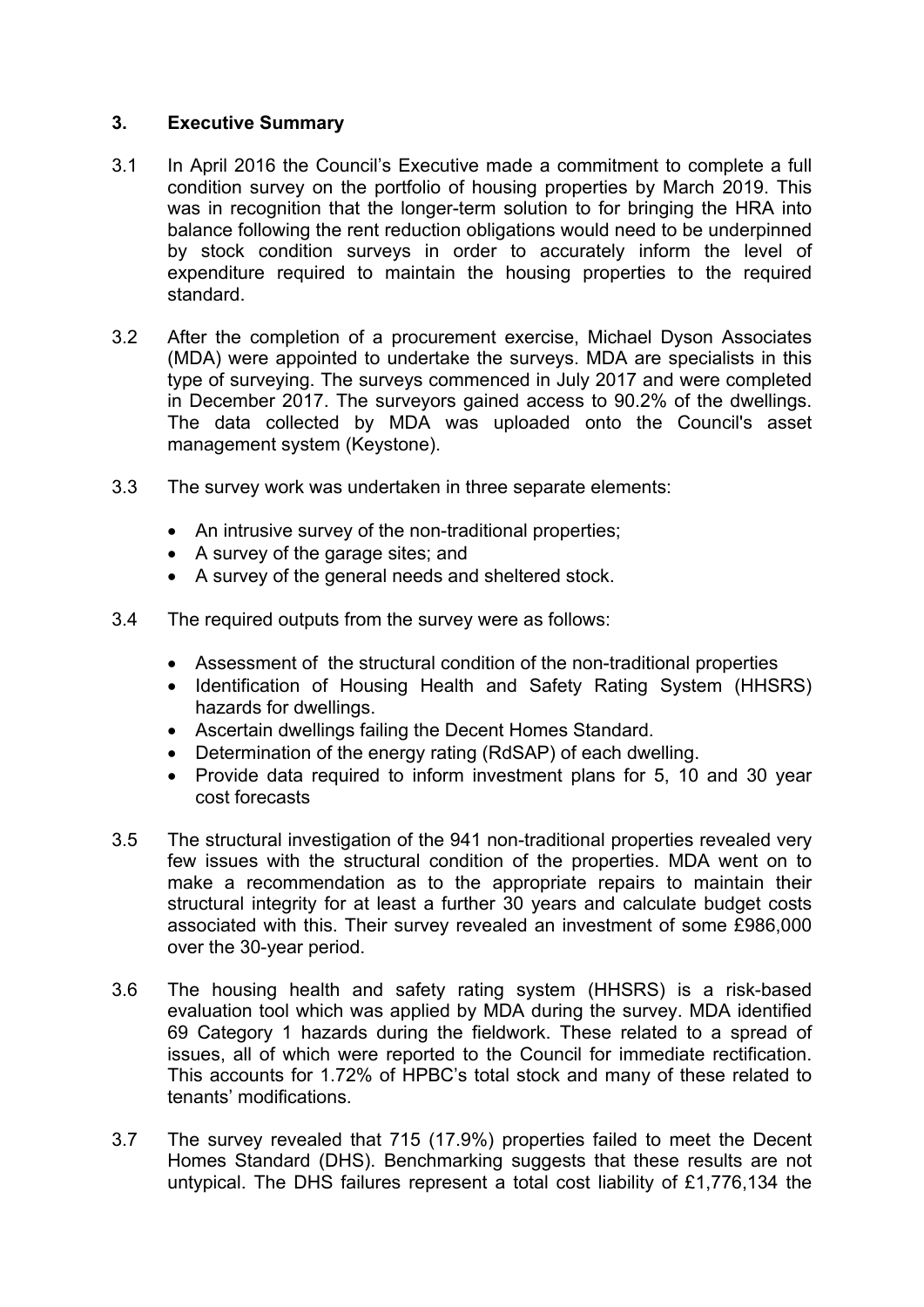majority of which sits within the planned maintenance profile, as they represent like for like element replacements. The properties that failed the DHS will be given priority in the programming for capital investment. However there are a number of minor items that are not like for like replacements but involve a degree of improvement works which total £125,105.

- 3.8 In order to determine the energy rating of each property MDA carried out RdSAP (version 9.92) surveys to all dwellings where a stock condition survey was completed. The SAP ratings were consistent with expectations, with the overall average SAP rating for the stock being 62.86 (equivalent of a midband D) which is to be expected for such a varied stock, although it is below the 'Housemark' rating for social landlords within the UK which is 66.9.
- 3.9 It is important that the Council sets a realistic and achievable target for gradually improving the average SAP score year on year. The works and the costs required to improve the least well performing properties could then be identified, as this is where the worst fuel-poverty issues will be found. The costs associated with improving the average SAP score have not been included in the overall planned maintenance programme, therefore these will need to be determined and incorporated into the programme as part of the HRA business plan update to be presented in February 2019.
- 3.10 Surveys were successfully completed on 572 garage units located in 54 blocks. There was found to be approximately £14,390 of backlog repairs required – the highest backlog repair cost was in relation to 'metal up and over main door renewals'. Overall planned maintenance requirements over the 30 years are estimated at £1,206,620 which if spread equally over the 30 years would amount to £39,740 per year. At this stage, it is anticipated that the planning maintenance requirements can be covered using the existing repairs budget, additional garage rental income or costs reductions based on decisions taken for redevelopment.
- 3.12 The Council has also separately commissioned and completed environmental reviews of individual estates at Fairfield, Buxton, Gamesley and New Mills. Part of this brief was to look at master planning and assessing various approaches to improving the estates under review. Potential environmental improvements are also identified in the final reports. These will need to be considered in detail alongside the costs identified in the stock condition survey.
- 3.13 The environmental review work has also identified housing development opportunities which potentially can be used to improve the long-term sustainability of the Council's Housing Revenue Account (HRA) or allow offset of affordable housing requirements from other sites. The outcomes from this can be used in conjunction with the garage site survey, which also identifies development opportunities. In both cases there will need to be further work undertaken to confirm that any sites are suitable for redevelopment and a business case considered based on the financial, planning and infrastructure implications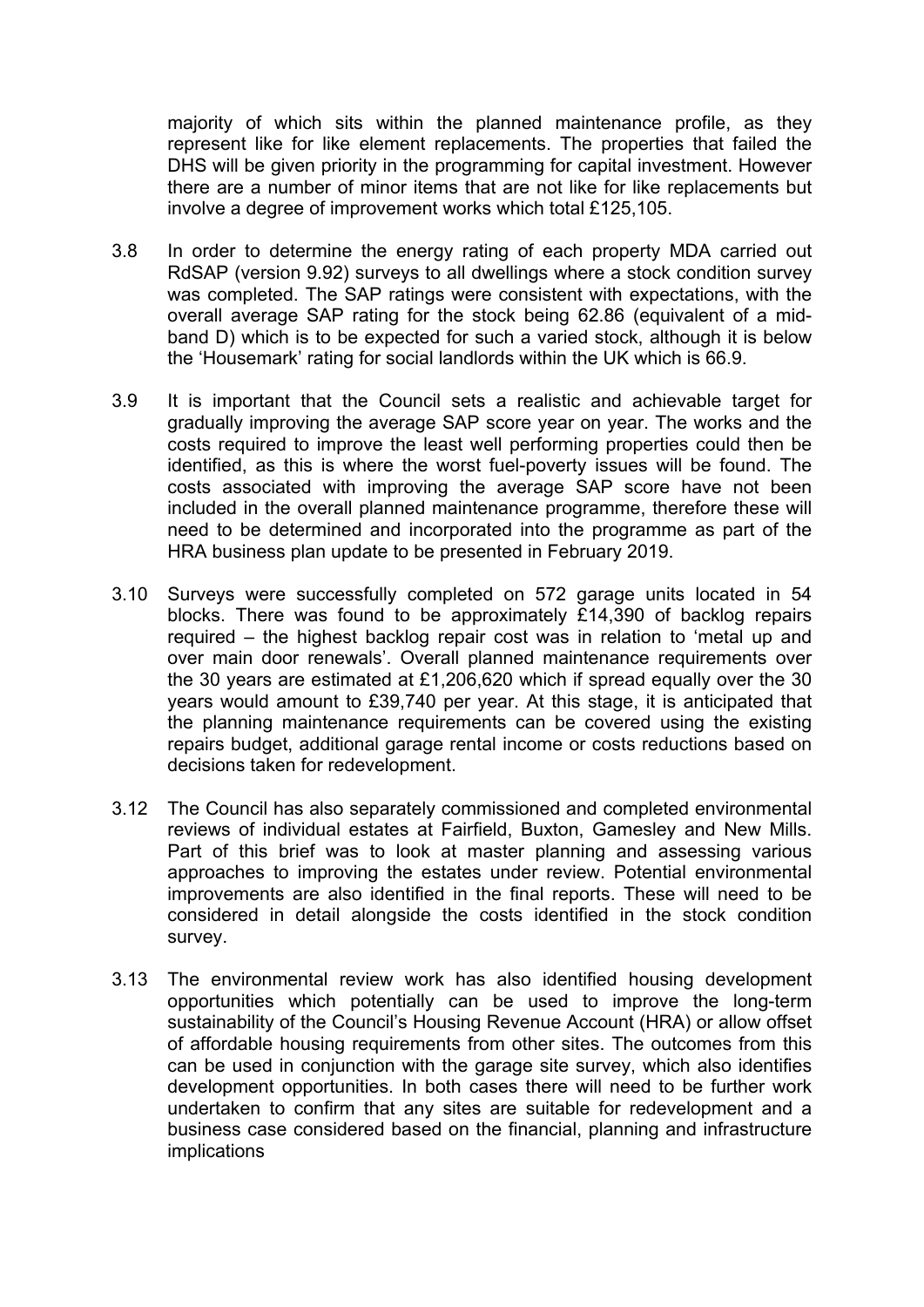- 3.14 In order to provide estimates of future costs, MDA used industry-standard life cycles and schedules of rates based on the Council's real costs to develop forecasts for a 30-year investment plan.
- 3.15 Once the outputs from MDA forecasts were finalised, the Council commissioned the external housing consultancy DTP to undertake an independent review of the stock condition data to provide some context and analysis for the Council in relation to the business plan and HRA funding. DTP suggested a number of amendments to the capital investment cost outputs from the MDA survey. These related to electrics and kitchens where they recommended reducing the provision. They also suggested adjustments to the cost outputs for a number of discretionary areas of spending. The adjustments are to be made on the basis that necessary repairs are picked up as responsive maintenance.
- 3.16 The adjusted 30 year projected investment requirement is some £127.275 million. This equates to £31,898 (£1,063 per year) per property which is within the benchmarks suggested by DTP. This equates to a total spend per year of £4,242,495, on a straight line or smoothed basis although there is lower annual requirement in the early years of the 30-year plan.
- 3.17 The current capital programme totals £3.94 million which is the level of the provision in each of the years in the Medium Term Financial Plan i.e. until 2021/22. The existing HRA 30 year business plan, in line with the previous stock condition survey from 2012 includes capital expenditure forecasts after year 4 of £5.2 million per year (ranging from £3 million to £7.5 million for individual years). Consequently, the proposed capital programme would result in a £1 million reduction per annum on average from year 5 on the current HRA business plan. This is slightly offset by an increase of £0.22 million in the first 4 years.
- 3.18 Although the MDA surveys suggest a lower annual investment requirement in the early years, it is proposed to smooth the capital programme over the 30 years. Running the proposed capital programme through the HRA business plan, removes the requirement to externally borrow to finance capital expenditure and the programme therefore becomes affordable. In reducing the capital programme, surpluses are generated over the 30 year business plan. This then allows provision for improving SAP ratings, additional costs to maintain garages as necessary and any additional costs required for minor repairs. It would potentially also allow consideration of any proposals for estate regeneration as and new build programmes.
- 3.19 The stock condition information will be incorporated into a revised HRA business plan and presented for formal approval in November.
- 3.20 The stock condition survey provides a firm basis to inform the HRA business plan. However it is critical that this is kept up to date it is therefore proposed to undertake an annual desktop exercise to reconcile the asset management system to the capital works undertaken to ensure all works have been captured. This will ensure the Council maintains an up-to-date view of the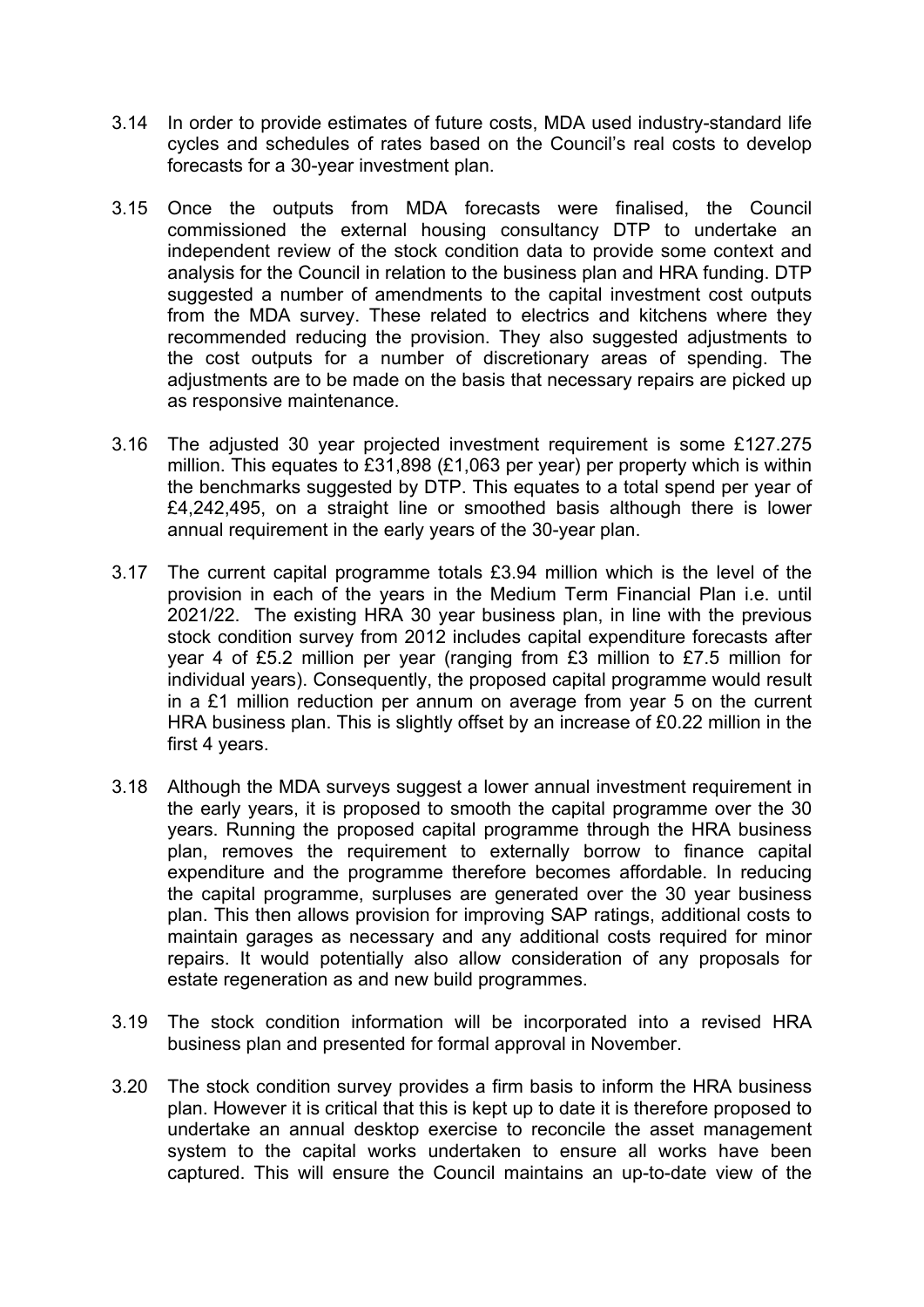condition of its housing stock. However, to supplement this, it is proposed to undertake external validation surveys on a sample basis every 4 years – in line with the proposed periodic full review of the HRA business plan.

3.21 The contents of this report were considered and supported by the HRA Business Plan Working Group on 17th September.

### **4. How this Report Links to Corporate Priorities**

- 4.1 Having a "Fit for purpose housing stock that meets the need of tenants" is one of the Council's key priorities.
- 4.2 In order to ensure that this priority is achieved the Council has committed a comprehensive review of its HRA Business Plan. The assessment of the stock condition will underpin the new plan.

### **5. Options and Analysis**

5.1 There are no options to consider

### **6. Implications**

- 6.1 Community Safety (Crime and Disorder Act 1998) None
- 6.2 Workforce None
- 6.3 Equality and Diversity/Equality Impact Assessment This report has been prepared in accordance with the Council's Equality and Diversity policies.

### 6.4 Financial Considerations

The stock condition outcomes reveal a 30-year projected investment requirement is some £127.275 million. This equates to a capital programme of approximately £4.2m per year on a straight line or smoothed basis although there is lower annual requirement in the early years of the 30-year plan.

The will result in 1 million reduction per annum on average from year 5 on the current HRA business plan. This is slightly offset by an increase of £0.22 million in the first 4 years. Headroom is therefore created in the business plan for the consideration of programmes to improve energy ratings; environmental improvements; and the development of new housing.

6.5 Legal None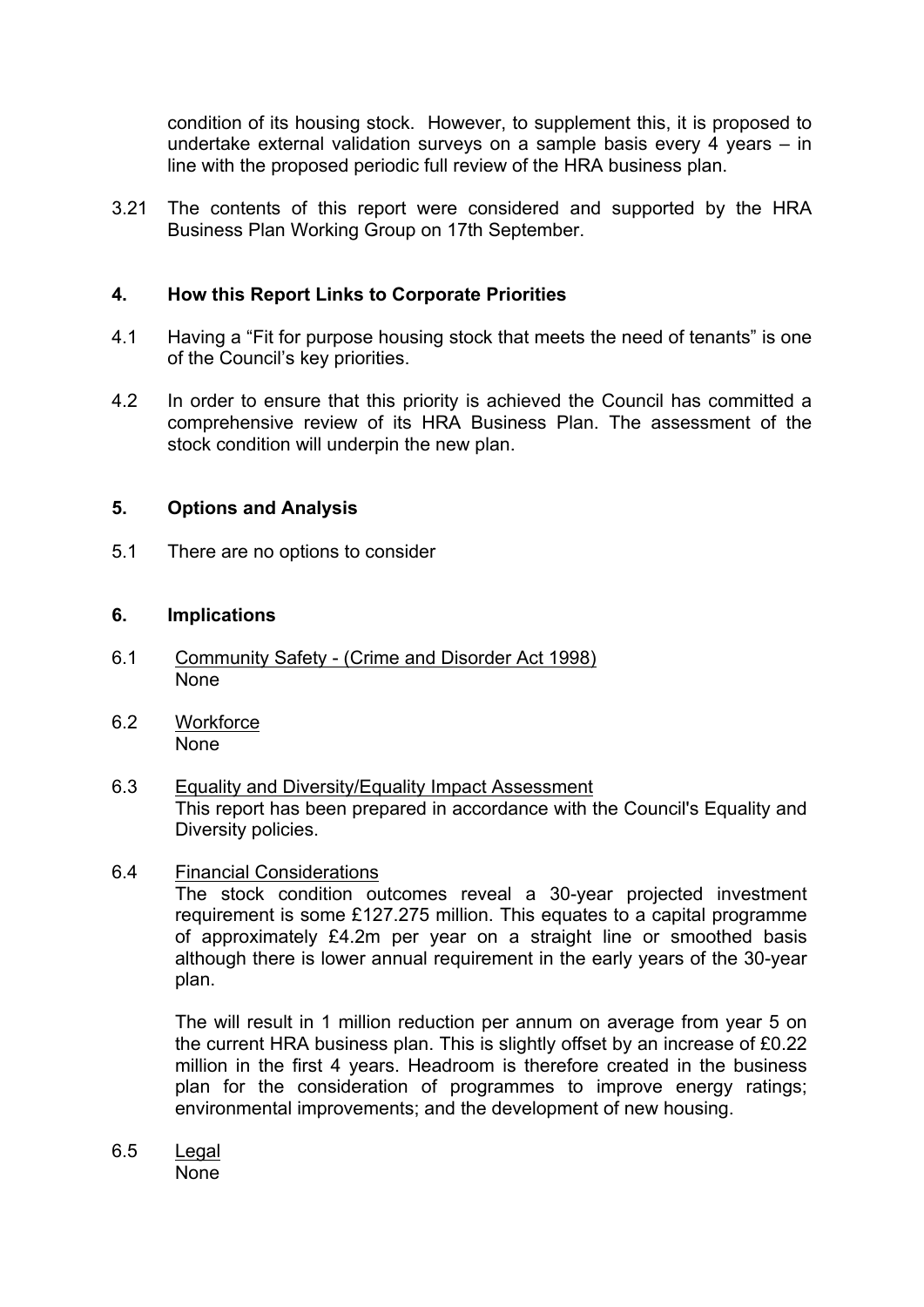- 16.6 Sustainability **None**
- 6.7 External Consultation There was a programme of consultation with tenants before and during the completion of the surveys
- 6.8 Risk Assessment Not applicable

# **ANDREW P STOKES Executive Director (Transformation) & Chief Finance Officer**

**Background Papers**<br> **Buxton Town Hall**<br>
Buxton Town Hall **Andrew Stokes** Buxton Town Hall

Executive Director (Transformation) & Chief Finance Officer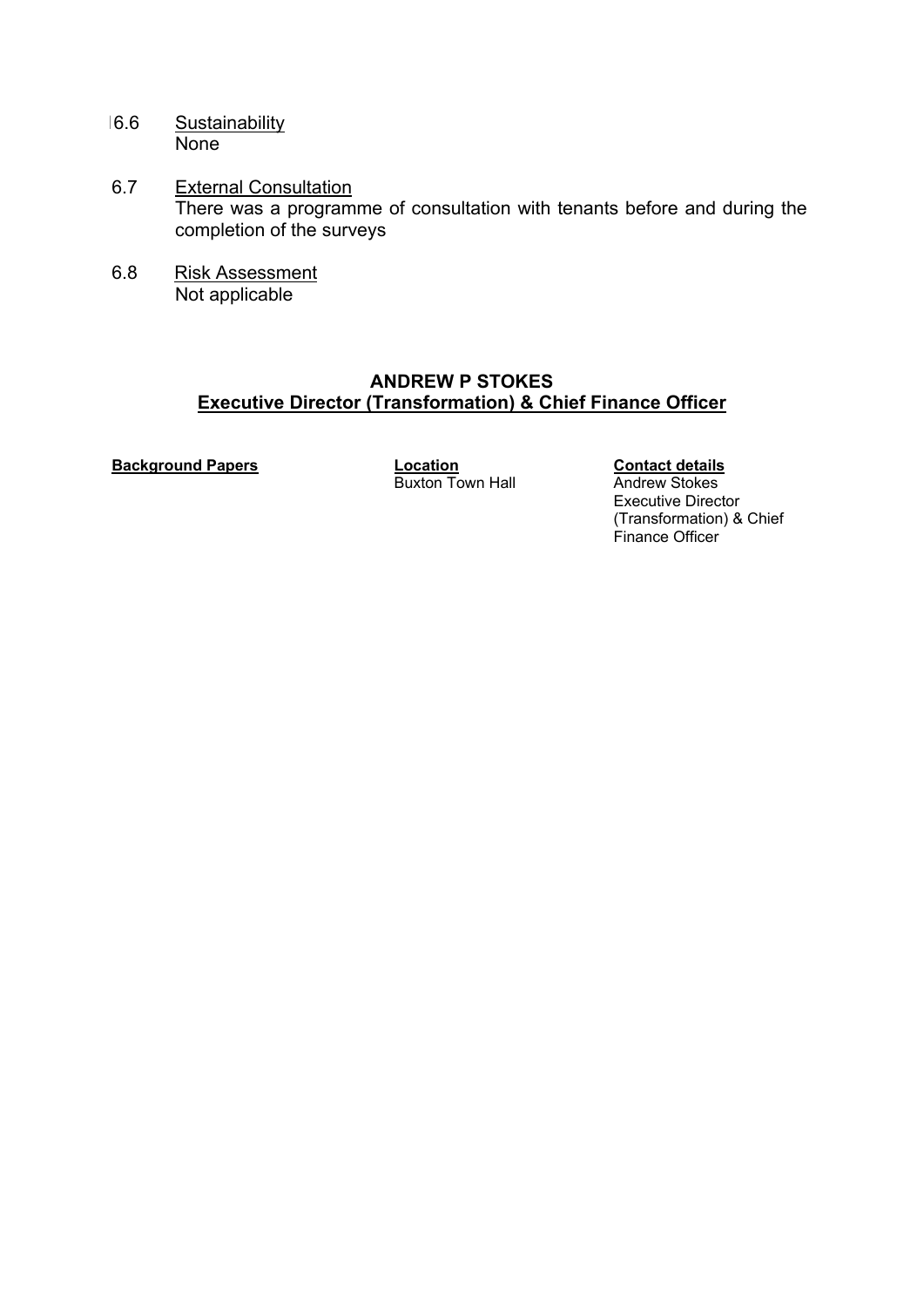# **7 Background and Introduction**

- 7.1 The previous Stock Condition Survey to assess the condition of the Council's housing stock was undertaken in January / February 2012 when 820 of the Council's 4,098 dwellings were surveyed. The report concluded that the stock is generally in good condition. The survey identified total required expenditure of £234.7m over the 30 year business plan period – which included responsive, void, cyclical repairs and planned maintenance.
- 7.2 The local authority reported 0% non-decent homes as at 1st April 2010. Nationally the percentage of social housing stock that was 'non-decent' as at 1st April 2010 was 10.2%, down from 14.5% a year earlier. For local authority stock only, the percentage of non-decent homes declined from 22.0% to 16.2%.
- 7.3 In April 2016 the Council's Executive made a commitment to complete a full condition survey on the portfolio of housing properties by March 2019. It was agreed that the surveys will be phased and prioritised. It was recognised that the longer-term solution to for bringing the HRA into balance following the rent reduction obligations would need to be underpinned by stock condition surveys in order to accurately inform the level of expenditure required to maintain the housing properties to the required standard. It is recognised that reliable and up-to-date stock condition data is critical for investment planning. Although a 20% survey is accurate enough to provide high level estimates of expenditure, the remaining 80% is then based on estimation and so should not be used for developing detailed programmes of work. It is also reliant on internal property systems being kept up-to-date otherwise works programming is extremely difficult.
- 7.4 It was also agreed that ultimately this data may be used, in conjunction with financial projections, to identify the net present value of rental receipts and projected maintenance expenditure, and that it will also potentially identify groups of properties whereby other potential delivery options could be explored.
- 7.5 The purpose of this report is to outline the conclusions following completion of the survey.

# **8 Commissioning of the Survey**

- 8.1 The main objectives of the survey were to:
	- Provide accurate and statistically reliable information concerning repairs and maintenance as well as improvement costs, in the standard reporting categories, forecast over a 5 and 30 year term;
	- Collect, validate and report upon attribute and condition information about the stock for the purpose of improving existing records and future maintenance planning;
	- Establish a methodology upon which further surveys may be undertaken in the future to supplement this survey exercise;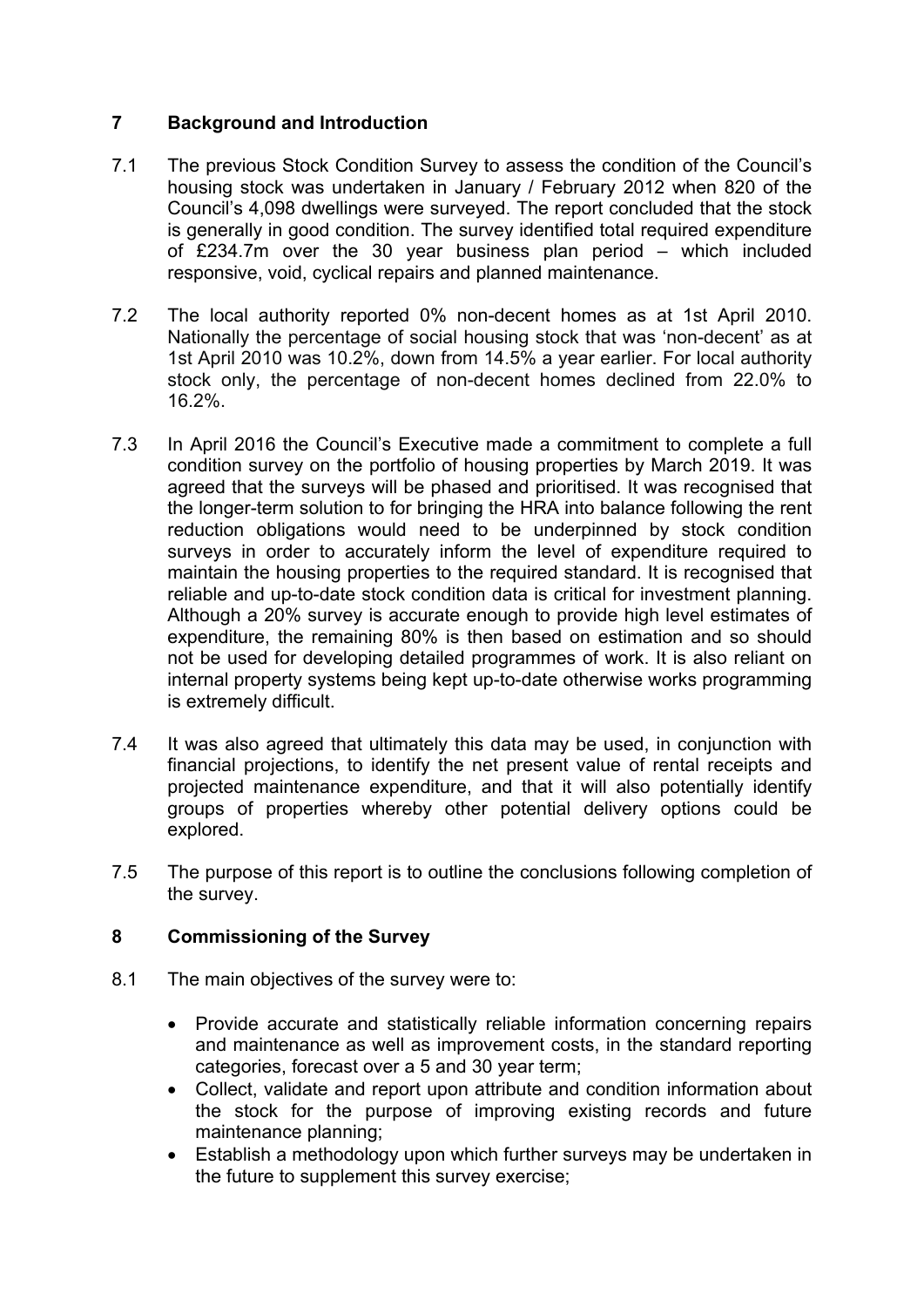- Provide accessible, reliable and easily maintainable planning data for future repairs, maintenance and improvement programmes including the provision of a written summary report and integration of the outputs into the Council's existing Keystone asset management system;
- Assist the Council at an operational level to direct resources to the best effect in the repair, maintenance and improvement of the housing stock;
- Inform the Council's Housing Revenue Account Business Plan and the Housing Investment Programme
- 8.2 It was specified that the stock condition survey should include the following items (where applicable):
	- A general building description, location and record of survey addresses
	- A summary of the area of the building and type of accommodation/ usage/ current occupancy
	- A brief history of the building including all recent alterations or additions
	- Any proposals for future use including remodelling or structural alterations
	- Details of landscaping, external buildings and works existing and recommended
	- A coded building component condition assessment ranging from very good to very poor
	- An assessment of the general condition of the structure, the fabric, services, facilities and fittings
	- An assessment of the state of repair and energy efficiency in respect of the Decent Homes Standard
	- An indication of the presence, type and removal of asbestos products and an asbestos register
	- Details of recommended measures required to reduce the incidence of crime related problems
	- Identification of actions required to comply with the Disability Discrimination Act
	- Details of required energy conservation measures and the standard to be achieved
	- Details of any requirements for upgrading of existing, or the installation of, fire precaution measures
	- Details of required alterations and improvements to comply with houses in multiple occupation
	- Outcomes of the testing for the presence of lead in drinking water
	- Outcomes of the testing for the presence of radon radioactive gas
	- Identification of window restrictors fitted and an escape window from the first floor (to meet current Building Regulations)
	- Identification of low-level glazing fitted with laminated safety glass
	- Assessment of the need for any 'Structural Adaptations' to meet tenants' needs
	- A prioritised five year maintenance programme with detailed estimated costs
	- A 30-year projected life cycle maintenance spend profile
	- The extent and any limitations of the surveys conducted
	- Existing floor plans and photographic evidence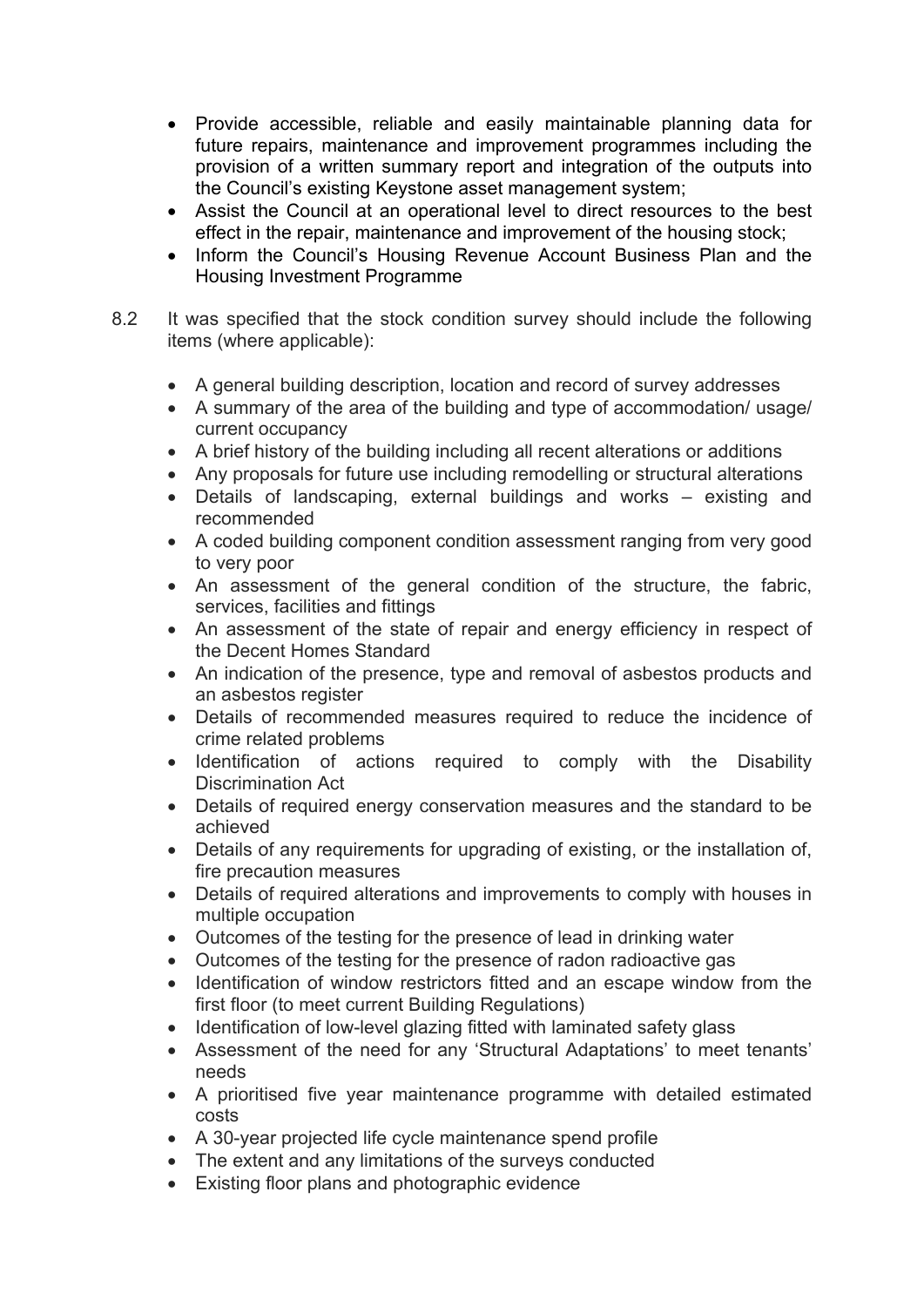- The current value of the property
- SAP assessment
- 8.3 Michael Dyson Associates (MDA) was appointed to undertake the surveys. MDA are specialists in this type of surveying. As part of the survey the Council took the opportunity to update all their data and to collect data for the external and communal areas of the blocks of flats. The data is stored in the Council's asset management system called Keystone. Keystone is the market leading asset management system in the sector.
- 8.4 The survey work was undertaken in three separate elements:
	- An intrusive survey of the non-traditional properties;
	- A survey of the garage sites; and
	- A survey of the general needs and sheltered stock.
- 8.5 The required outputs from the survey were as follows:
	- Assessment of the structural condition of the non-traditional properties
	- Identification of Housing Health and Safety Rating System (HHSRS) hazards for dwellings.
	- Ascertain dwellings failing the Decent Homes Standard.
	- Determination of the energy rating (RdSAP) of each dwelling.
	- Provide data required to inform investment plans for 5, 10 and 30 year cost forecasts
- 8.6 The surveys commenced in July 2017 and were completed in December 2017. The surveyors gained access to 90.2% of the dwellings.

#### **9 Outcomes - Non-traditional Properties Structural Condition**

9.1 Within the whole stock there are 941 non-traditional properties which are summarised in the table below:

| <b>Non-Traditional</b><br><b>Property Type</b>                          | <b>Site</b>          | Number of<br><b>Houses</b> | <b>Number of</b><br><b>Bungalows</b> | <b>Number of</b><br><b>Maisonettes</b> |
|-------------------------------------------------------------------------|----------------------|----------------------------|--------------------------------------|----------------------------------------|
| Airey                                                                   | Hope                 |                            |                                      |                                        |
|                                                                         | Glossop              |                            |                                      |                                        |
| Kenkast                                                                 | New Mills            |                            | 39                                   |                                        |
|                                                                         | <b>Whaley Bridge</b> |                            |                                      |                                        |
|                                                                         | Fairfield, Buxton    | 121                        |                                      |                                        |
| <b>MOHLG 5M</b>                                                         | Gamesley, Glossop    | 156                        | 63                                   |                                        |
| Timber Frame                                                            | <b>Hadfield</b>      |                            |                                      |                                        |
| Wates                                                                   | New Mills            | 17                         |                                      |                                        |
|                                                                         | Chapel en le frith   | 18                         |                                      |                                        |
| <b>Wimpey No-Fines</b>                                                  | Fairfield            | 18                         | 3                                    |                                        |
|                                                                         | Gamesley, Glossop    | 343                        | 145                                  | 10                                     |
| Totals                                                                  |                      | 679                        | 252                                  | 10                                     |
| Overall Total Number of HPBC Stock of Non-traditional Properties<br>941 |                      |                            |                                      |                                        |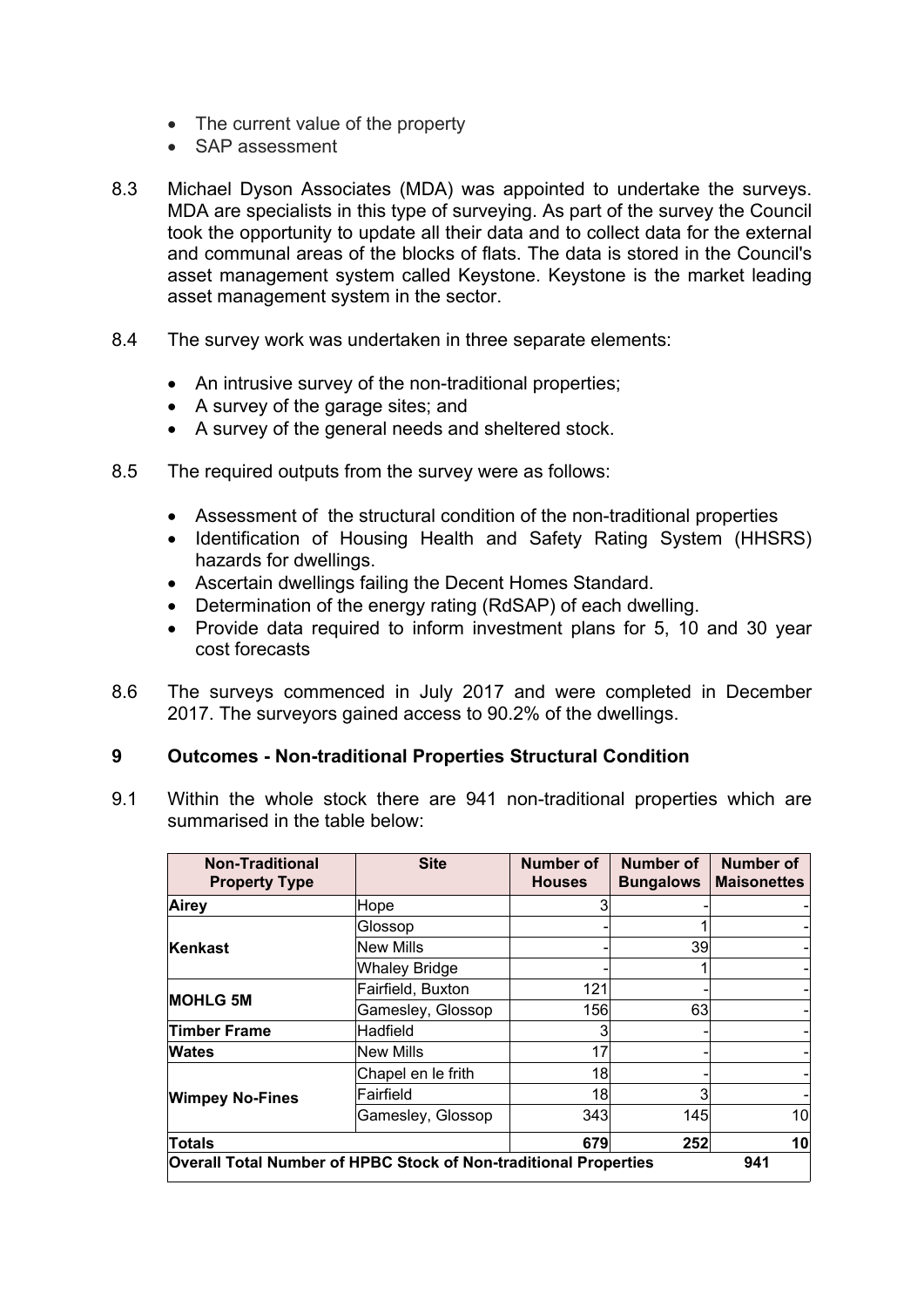9.2 MDA carried out a structural investigation of the non-traditional housing to establish the structural condition of the properties and recommend appropriate repairs to maintain their structural integrity for at least a further 30 years and calculate budget costs associated with this.

| <b>Property</b><br><b>Type</b> | Cons-<br>truction | <b>Recommended Repair Type</b>                                                                                                                                                              | Rec.<br><b>Repairs</b><br>Year<br><b>Band</b> | <b>Archetype</b><br><b>Total</b><br>Repair<br><b>Costs</b> | <b>Mid Life</b><br>Up-Lift<br><b>Repair</b><br><b>Year Band</b> | <b>Archetype</b><br><b>Total Mid</b><br>Life Up Lift<br><b>Costs</b> | <b>Total</b><br><b>Archetype</b><br><b>Cost</b><br><b>Repairs</b><br>/Mid-life<br>Up Lift |
|--------------------------------|-------------------|---------------------------------------------------------------------------------------------------------------------------------------------------------------------------------------------|-----------------------------------------------|------------------------------------------------------------|-----------------------------------------------------------------|----------------------------------------------------------------------|-------------------------------------------------------------------------------------------|
| Airey                          | <b>PRC</b>        | Only Regular Routine maintenance<br>weather<br>required<br>to<br>maintain<br>tightness.                                                                                                     | N/A                                           |                                                            |                                                                 |                                                                      |                                                                                           |
| Kenkast                        | <b>PRC</b>        | Cover exposed PRC plinths with<br>EWI or PVC detail to prevent any<br>further deterioration.                                                                                                | $1 - 5$                                       | £82,000                                                    | $10 - 15$                                                       | £41,000                                                              | £123,000                                                                                  |
| <b>MOHLG 5M</b>                | Steel             | Only regular routine maintenance<br>required<br>maintain<br>to<br>weather<br>Stanchions<br>tightness.<br>should<br>continue<br>to<br>be<br>for<br>inspected<br>deterioration every 5 years. | N/A                                           |                                                            |                                                                 |                                                                      |                                                                                           |
| Suspected<br>Timber<br>Frame   | Trad              | Install<br>remedial<br>ties<br>wall<br>tol<br>brickwork, remove any loose areas<br>of render. Apply External Wall<br>Insulation with brick effect.                                          | $1 - 5$                                       | £37,500                                                    | 15-20                                                           | £3,000                                                               | £40,500                                                                                   |
| <b>Wates</b>                   | <b>PRC</b>        | Only regular routine maintenance<br>required<br>to<br>maintain<br>weather<br>tightness until a Mid-life up-lift of<br>existing EWI.                                                         | N/A                                           |                                                            | $10 - 15$                                                       | £17,000                                                              | £17,000                                                                                   |
| <b>Wimpey No</b><br>Fines      | In-situ           | Only regular routine maintenance<br>maintain<br>required to<br>weather<br>tightness and a Mid-life up-lift ASAP<br>to attend to damp/staining issues.                                       | N/A                                           |                                                            | $1 - 5$                                                         | £805,500                                                             | £805,500                                                                                  |
| <b>Totals</b>                  |                   |                                                                                                                                                                                             |                                               | £119,500                                                   |                                                                 | £866,500                                                             | £986,000                                                                                  |

### **10 Outcomes – Identication of Housing Health and Safety Rating System (HHSRS) Hazards**

- 10.1 The housing health and safety rating system (HHSRS) is a risk-based evaluation tool to help local authorities identify and protect against potential risks and hazards to health and safety from any deficiencies identified in dwellings. It was introduced under the Housing Act 2004 and applies to residential properties in England and Wales. The HHSRS takes into account any extra risk to young children or older people.
- 10.2 Hazards are rated according to how serious they are and how likely they are to affect someone badly. A category 1 hazard is the most serious. A category 1 hazard is a hazard that poses a serious threat to the health or safety of people living in or visiting a dwelling. Examples include:
	- exposed wiring or overloaded electrical sockets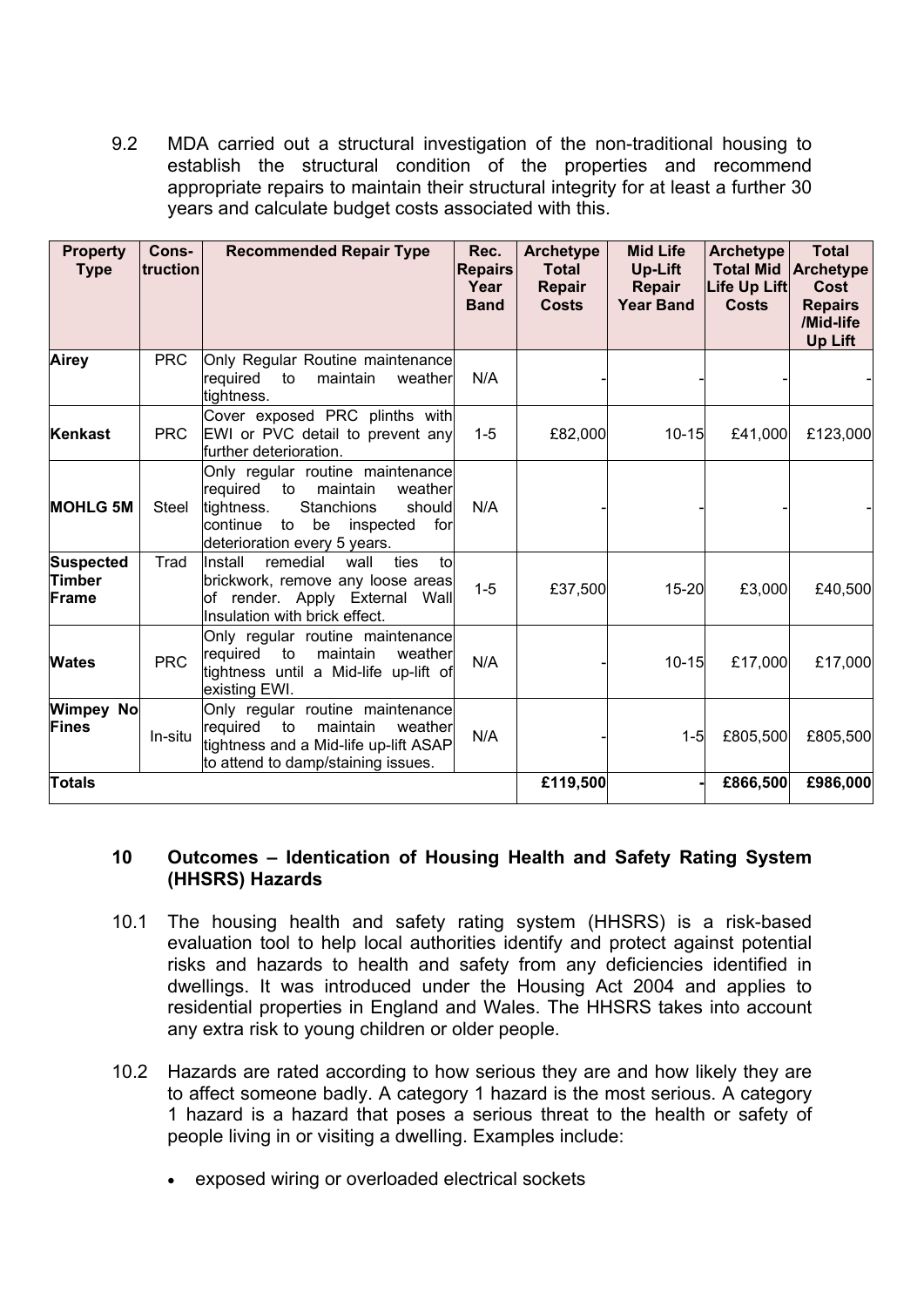- dangerous or broken boiler
- bedrooms that are very cold
- leaking roof
- mould on the walls or ceiling
- rats or other pest or vermin infestation
- broken steps at the top of the stairs
- lack of security due to badly-fitting external doors or problems with locks
- 10.3 The Council must take action if its assessment shows that there is category 1 hazard identified.
- 10.4 During the fieldwork 69 Category 1 Hazards were found by MDA, relating to various issues, all of which were reported to HPBC for immediate rectification. This accounts for 1.72% of HPBC's total stock and many of these related to tenants' modifications. All of these failures were immediately rectified.
- 10.5 In addition there were 107 Category 2 hazards which were also assessed. These hazards are not required to be rectified immediately by but, rather, should be considered as likely precursors to a category 1 hazard.

#### **11 Outcomes – Assessment against the Decent Homes Standard (DHS)**

- 11.1 A priority for the Council is to ensure that the housing stock meets the Government's Decent Homes Standard (DHS) and that it is maintained at that standard for the next 30 years, together with meeting other landlord statutory obligations. The DHS was originally issued in March 2001 and it provided a minimum standard for properties to be maintained. Various updates to the standard have taken place since 2001. The original intention was for all properties across the country to meet the standard by 2010. The key elements of the DHS are that properties must:
	- Meet the minimum Housing Health and Safety Rating System (HHSRS) standards;
	- Be in a reasonable state of repair;
	- Have reasonably modern facilities and services; and
	- Have efficient heating and effective insulation
- 11.2 The survey revealed that 715 (17.9%) properties failed to meet the Decent Homes Standard. Benchmarking suggests that these results are not untypical. The survey assessed the stock against the various categories within the Decent Homes Standard and the details are set out below:

| <b>HHSRS</b> |      |     | <b>Disrepair</b> |     | <b>Modern</b><br><b>Facilities</b> |     | <b>Thermal</b><br><b>Comfort</b> | <b>Overall Total</b> |       |
|--------------|------|-----|------------------|-----|------------------------------------|-----|----------------------------------|----------------------|-------|
| No.          | %    | No. | %                | No. | %                                  | No. | %                                | No.                  | %     |
| 69           | 1.72 | 462 | 11.52            | 28  | 0.7                                | 156 | 3.9                              | 651                  | 16.24 |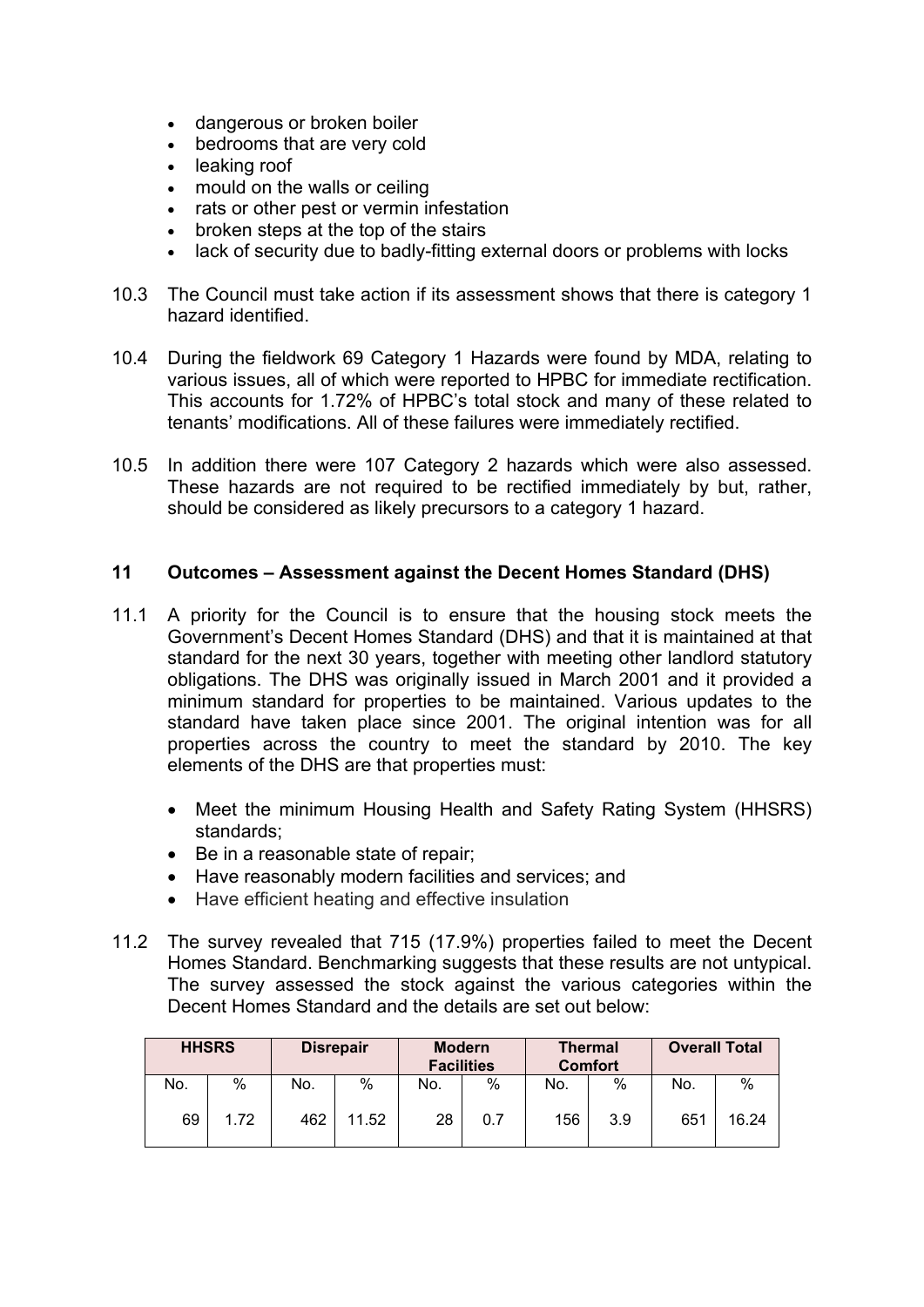- 11.3 The Decent Homes Standard failures represent a total cost liability of £1,776,134. This is broken down as follows:
	- $\bullet$  HHSRS nil No costs are apportioned to individual HHSRS failures as these have been immediately rectified funded through the responsive maintenance budget.
	- $\bullet$  Disrepair £1,741,519 This cost is attributed to disrepair on a number of elements including: chimneys, external doors, electrical supply and windows.
	- Modern Facilities £28,040 This cost would be attributed to the replacement of kitchens, improvements to kitchen layouts, replacement bathrooms and improvement to bathroom layouts.
	- Thermal Comfort £6,575 This cost is attributed to the installation of effective loft insulation, wall insulation and replacement heating systems.
- 11.4 The majority of costs to remedy Decent Homes Standard failures sit within the Planned Maintenance Profile, as they represent like for like element replacements. The properties that failed the DHS will be given priority in the programming for capital investment. However there are a number of minor items that are not like for like replacements but involve an degree of improvement works and these are set out below:
	- Kitchens layout: £118,530
	- Effective Insulation: £4,851
	- **Efficient heating: £1,724**
- 11.5 This results in a cost of £125,105 for Decent Homes Standard failures not accounted for elsewhere.

# **12 Energy rating – Reduced Data Standard Assessment Procedure (RdSAP)**

- 12.1 The Standard Assessment Procedure (SAP) is the methodology used by the Government to assess and compare the energy and environmental performance of dwellings. Its purpose is to provide accurate and reliable assessments of dwelling energy performances. SAP was commissioned by former Department of the Environment in 1992, as a tool to help deliver its energy efficiency policies. The SAP methodology is based on the BRE Domestic Energy Model (BREDEM), which provides a framework for calculating the energy consumption of dwellings.
- 12.2 Reduced Data SAP (RdSAP) was introduced in 2005 as a lower cost method of assessing the energy performance of existing dwellings.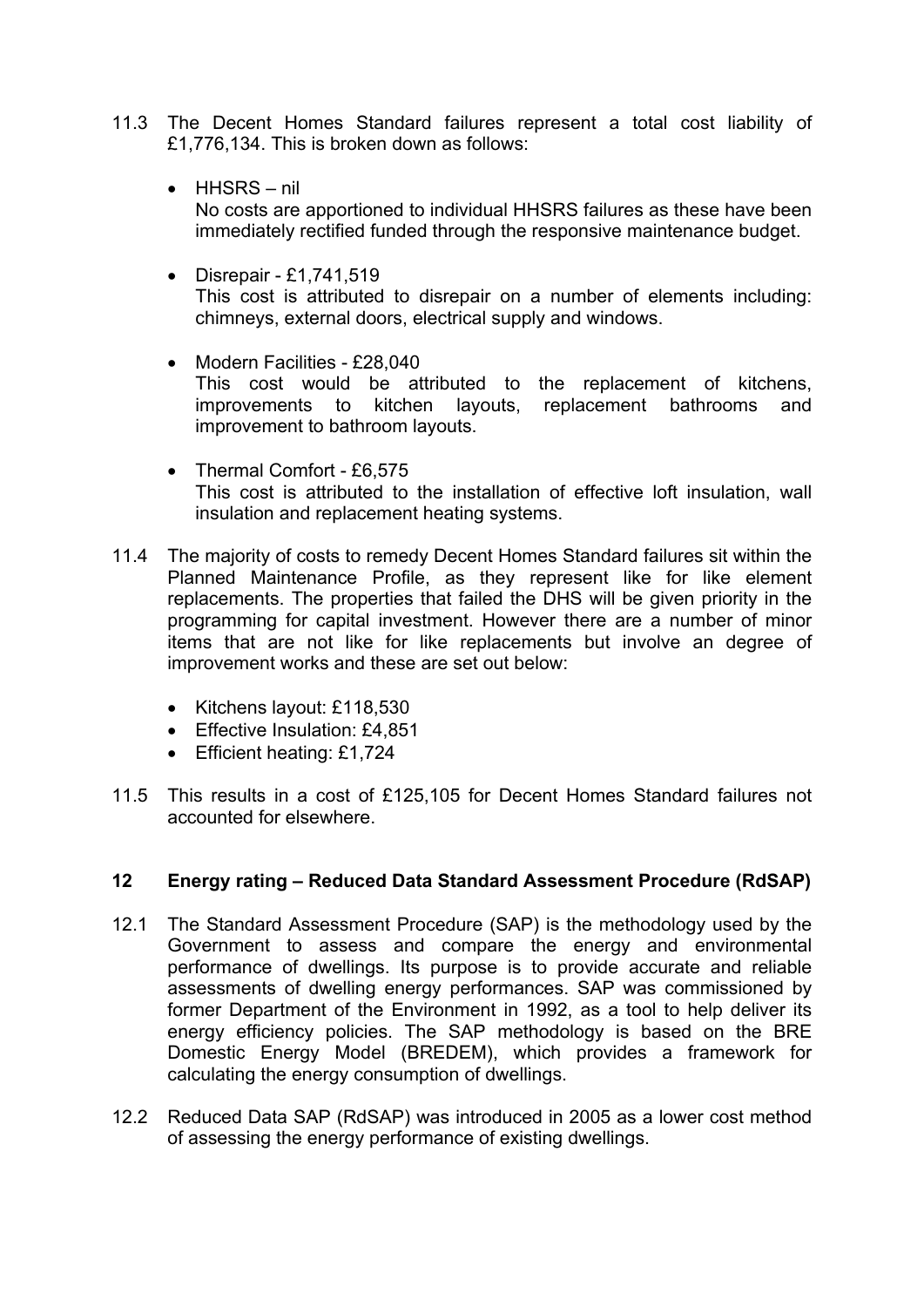- 12.3 SAP works by assessing how much energy a dwelling will consume, when delivering a defined level of comfort and service provision. The assessment is based on standardised assumptions for occupancy and behaviour. This enables a like-for-like comparison of dwelling performance. Related factors, such as fuel costs and emissions of carbon dioxide (CO2), can be determined from the assessment.
- 12.4 SAP quantifies a dwelling's performance in terms of: energy use per unit floor area, a fuel-cost-based energy efficiency rating (the SAP Rating) and emissions of CO2 (the Environmental Impact Rating). These indicators of performance are based on estimates of annual energy consumption for the provision of space heating, domestic hot water, lighting and ventilation. Other SAP outputs include estimate of appliance energy use, the potential for overheating in summer and the resultant cooling load.
- 12.5 As part of the survey MDA were asked to collect energy data. In order to provide an accurate assessment of the energy rating for the stock, MDA carried out RdSAP (version 9.92) surveys to all dwellings where a stock condition survey was completed. The information in the table below shows the average results for the whole stock, broken down by archetype.
- 12.6 The SAP ratings in the table below show how energy efficient or inefficient the properties are. The higher the rating, the more efficient the property is considered to be. The maximum SAP rating that a property can have is 100.
- 12.7 The SAP ratings appear consistent with MDA's expectations, with the overall average SAP rating for the stock being 62.86 (Equivalent of a mid-band D) which is to be expected for such a varied stock. Currently, the reported average SAP at 'Housemark' rating for social landlords within the UK is 66.9. Therefore, the average noted in the table is slightly below the 'Housemark' average.

|                                                                 | Average<br>of CO <sub>2</sub>                       | Average of<br><b>Energy</b><br><b>Use</b>                | Average of<br>Lighting<br><b>Costs</b>    | Average of<br><b>Space</b><br><b>Heating</b><br><b>Costs</b> | Average of<br><b>Water</b><br><b>Heating</b><br><b>Costs</b> | Average of<br><b>SAP</b>                  |
|-----------------------------------------------------------------|-----------------------------------------------------|----------------------------------------------------------|-------------------------------------------|--------------------------------------------------------------|--------------------------------------------------------------|-------------------------------------------|
| House<br>Flat<br><b>Bungalow</b><br>Maisonette<br><b>Bedsit</b> | 3256.77<br>2158.42<br>2397.63<br>2076.98<br>1885.93 | 18552.50<br>12358.51<br>13702.17<br>11960.59<br>10808.71 | 60.23<br>50.27<br>41.25<br>65.93<br>27.18 | 553.02<br>362.30<br>439.99<br>309.09<br>291.94               | 87.52<br>89.69<br>73.07<br>104.22<br>92.74                   | 59.88<br>69.16<br>61.58<br>79.20<br>68.93 |
| <b>Grand Total</b>                                              | 2765.62                                             | 15781.58                                                 | 53.17                                     | 474.77                                                       | 85.22                                                        | 62.86                                     |

12.8 As can be seen from the table above, the lowest average SAP score is associated with houses, which has a score of 59.88 which is equivalent to a low band D. The highest average SAP rating is associated with HPBC's stock of maisonettes with an average rating of 79.20 which equates to a high band C. The highest individual dwelling SAP value was 79.69 and the lowest was 11.96.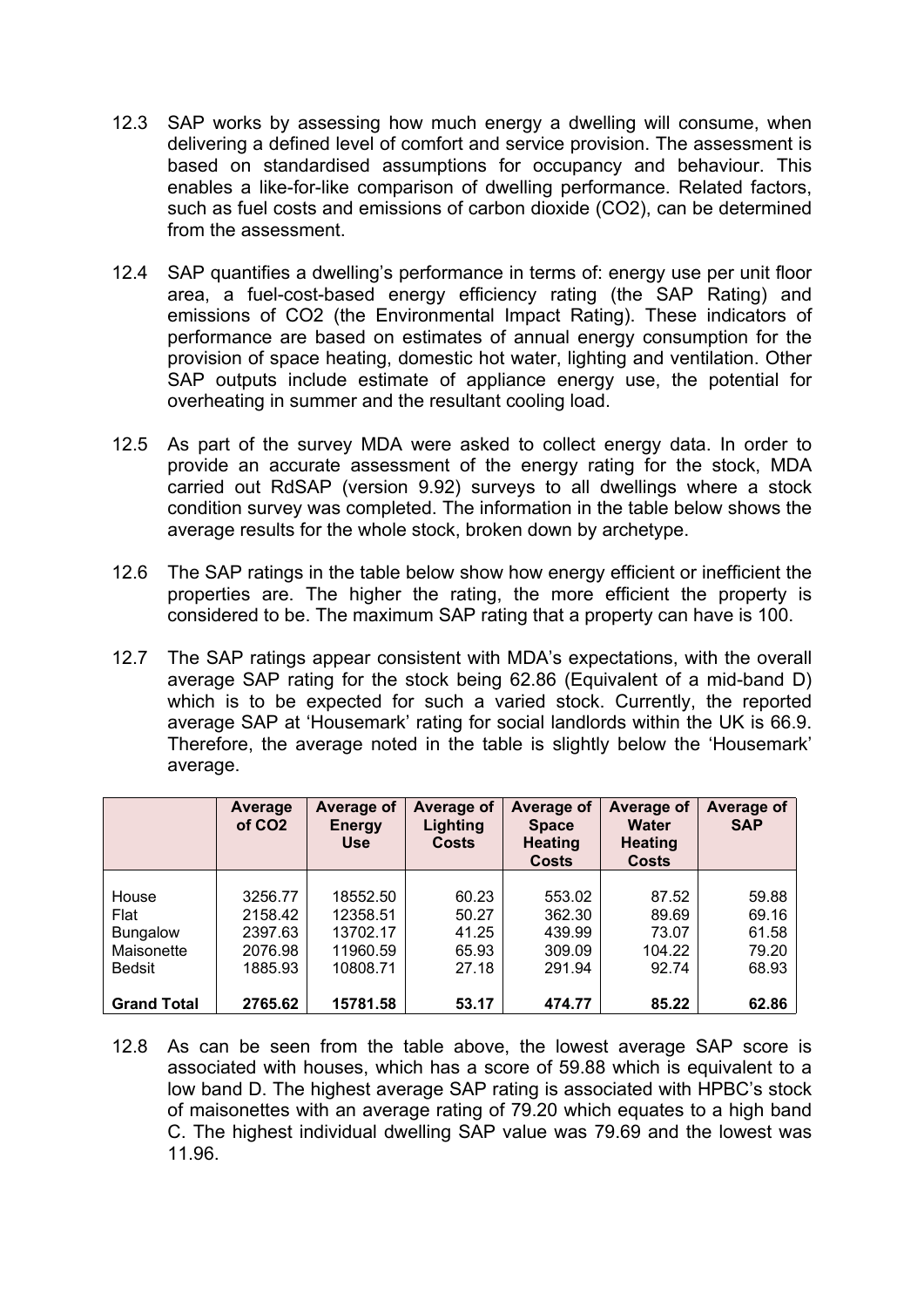- 12.9 It is important that the Council sets a realistic and achievable target for gradually improving the average SAP score year on year. The works and the costs required to improve the least well performing properties could then be identified, as this is where the worst fuel-poverty issues will be found.
- 12.10 The costs associated with improving the average SAP score have not been included in the overall planned maintenance programme, therefore these will need to be determined and incorporated into the programme as part of the HRA business plan update to be presented in February 2019.

#### **13 Garages**

- 13.1 MDA w0as also commissioned to undertake an assessment of the Council's garage blocks to determine the ongoing repair and maintenance liability. Repair costs associated with garages attached to housing stock have been included in the main stock condition surveys.
- 13.2 Surveys were successfully completed on 572 garage units located in 54 blocks. There was found to be approximately £14,390 of backlog repairs required – the highest backlog repair cost was in relation to 'metal up and over main door renewals'.
- 13.3 In terms of future planned maintenance, it was noted that many garages had components that were reaching the end of their useable life. Overall planned maintenance requirements over the 30 years are estimated at £1,206,620, an average cost per garage of £2,109 or £70 per year.
- 13.4 Again, 'metal up and over doors' account for the highest investment required at £470,030 over the 30 years.
- 13.5 The forecast spend profile is shown below:-

|        |     |         |          |  |                                       | 2018-19   2019-20   2020-21   2021-22   2022-23   2023-27   2028-32   2033-37    2038-42    2043-47 | <b>TOTAL</b>                   |
|--------|-----|---------|----------|--|---------------------------------------|-----------------------------------------------------------------------------------------------------|--------------------------------|
| 14,391 | 201 | $2.514$ | $60.202$ |  | $1,061$   296,431   290,723   282,785 |                                                                                                     | $187,623$   70,692   1,206,623 |

- 13.6 The backlog maintenance requirements will be offset by the planned increases to garage charges (as part of the rent policy review)
- 13.7 The planned maintenance requirements spread equally over the 30 years would amount to £39,740 per year. However, MDA were also requested to consider whether garage blocks could be suitable for redevelopment, based on location, proximity to other properties, access and estimated site occupancy. The recommendations made will need to be reviewed and a business case considered based on the financial, planning and infrastructure implications.
- 13.8 Therefore, at this stage, it is anticipated that the planning maintenance requirements can be covered using the existing repairs budget, additional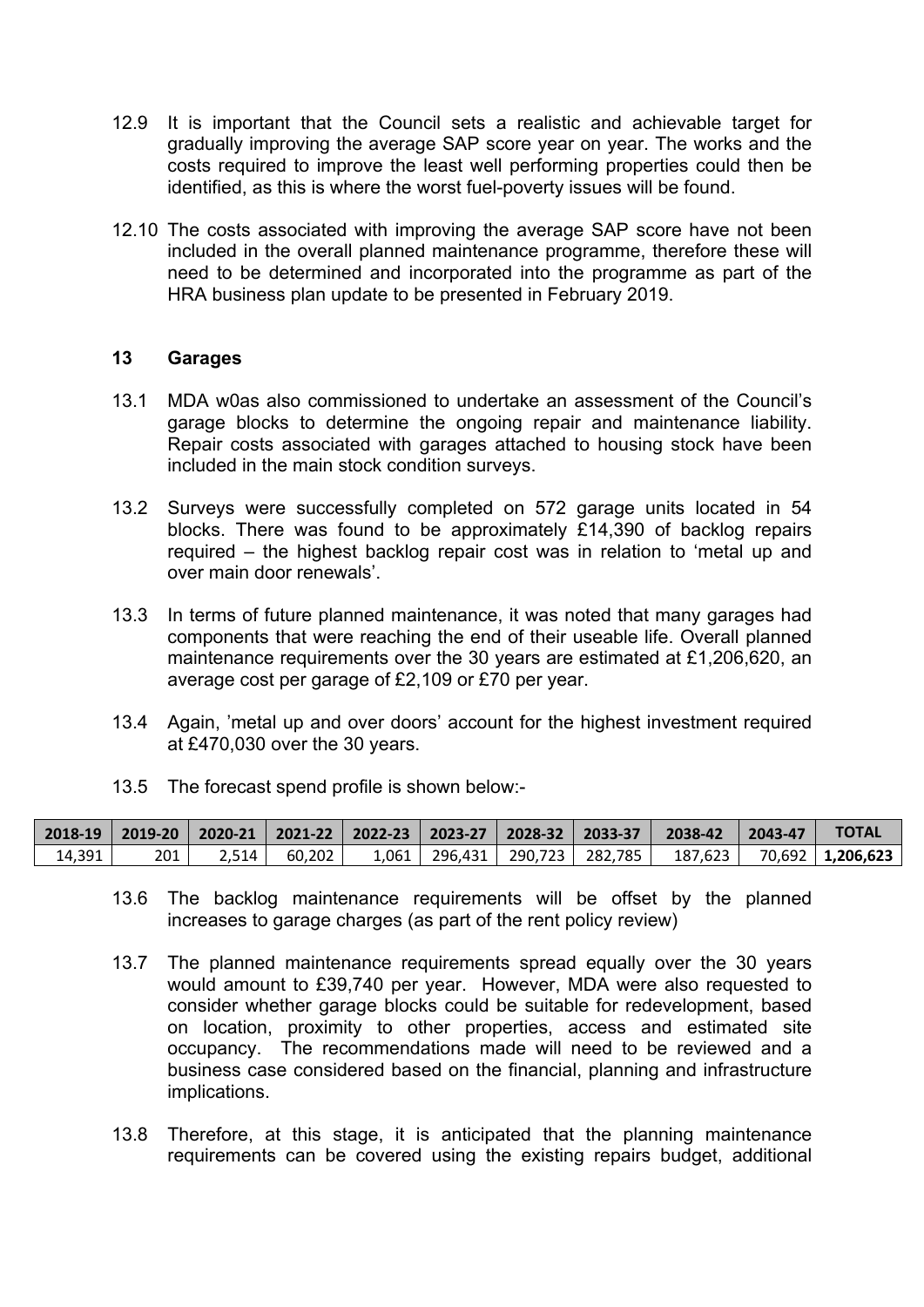garage rental income or costs reductions based on decisions taken for redevelopment.

### **14 Estate Regeneration**

- 14.1 As previously reported the Council was awarded a £90,000 grant for an environmental review of 3 areas within High Peak in relation to their housing stock:
	- Fairfield, Buxton
	- Gamesley
	- New Mills
- 14.2 Part of this brief was to look at master planning and assessing various approaches to improving the estates under review. The detailed assessment of sites with development potential will support the emerging land disposal strategy. Potential environmental improvements are identified in the final report. These will need to be considered in detail alongside the costs identified in the stock condition survey.
- 14.3 The work has also identified affordable housing investment opportunities which potentially can be used to improve the long-term sustainability of the Council's Housing Revenue Account (HRA) or allow offset of affordable housing requirements from other sites.
- 14.4 Future development sites will need to be subject to a detailed review. This will allow a holistic approach to site value and deliverability as the sites will be reviewed in the context of surrounding sites and the wider environment which can provide for a full determination of sale value and maximisation of value and opportunities. The establishment of timescales for disposal will also need to be established as part of this exercise.
- 14.5 Members of the Asset Management Working Group have already expressed their wishes for the outcomes of these reviews were finalised as soon as possible and presented to councillors in order to allow their input into the process.

### **15 Capital Investment Programme Requirement**

- 15.1 The survey identified a need to invest £142.034m in the whole stock over the next 30 years, including the repairs to the non-traditional stock.
- 15.2 Once the survey was completed and the outputs from it were finalised, the Council commissioned the external housing consultancy DTP to undertake an independent review of the stock condition survey to provide some context and analysis for the Council in relation to the Business Plan and HRA Funding.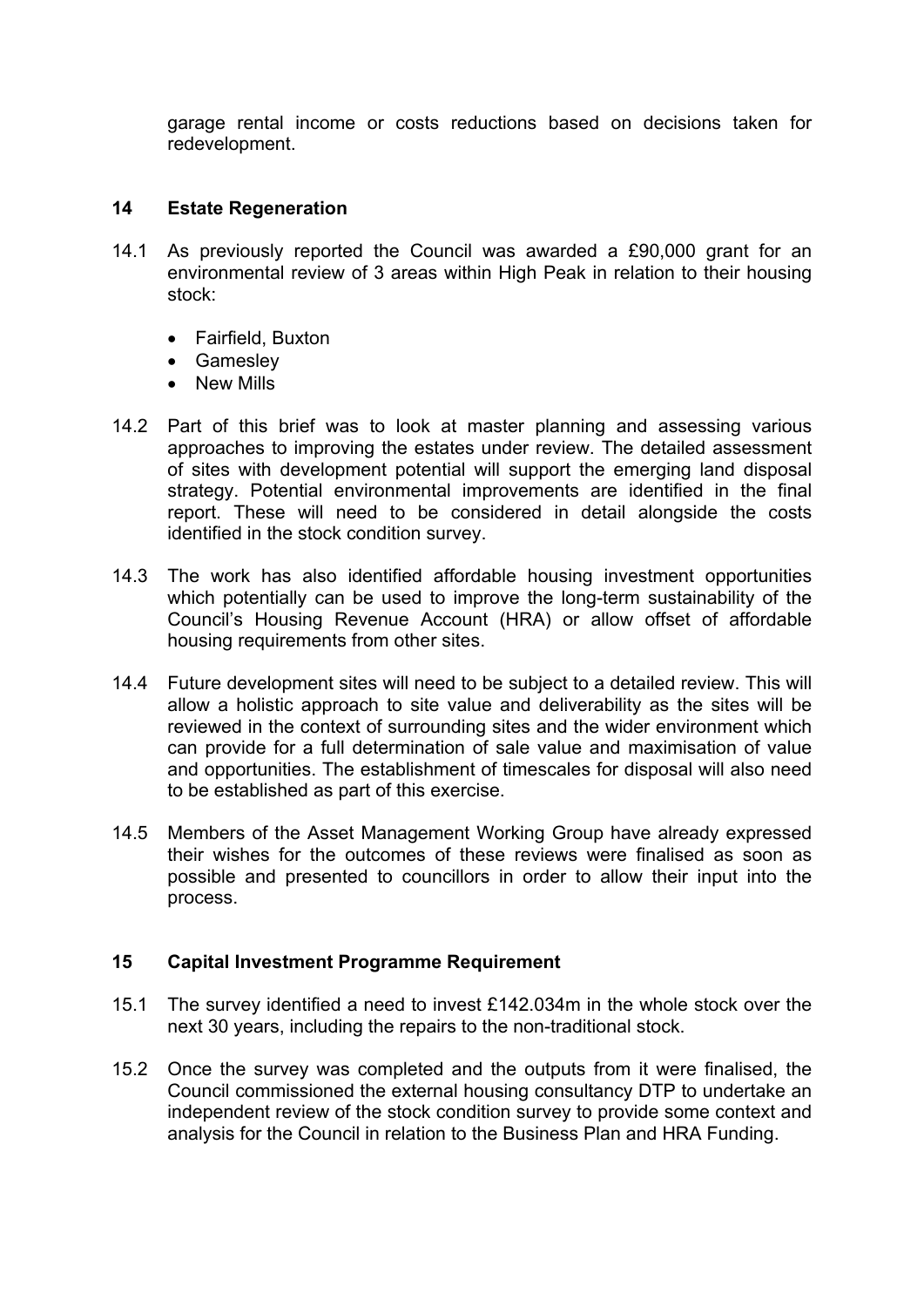15.3 The table below sets out the costs identified by MDA and it has been sorted to identify the elements with the highest overall costs, electrics then kitchens, then heating, etc.

| £<br>Electric<br>22,207,407<br>19,569,990<br>Kitchen<br>18,948,106<br>Heating<br>Roof<br>17,845,057<br>16,080,979<br>Windows<br>Bathroom<br>11,578,966<br><b>External Walls</b><br>9,207,839<br>7,700,340<br>Doors<br>7,283,866<br>Internal Finishes<br>4,510,086<br>Communal<br>3,366,932<br>Outbuilding |
|-----------------------------------------------------------------------------------------------------------------------------------------------------------------------------------------------------------------------------------------------------------------------------------------------------------|
| <b>Environment Works</b><br>2,368,279<br>254,804                                                                                                                                                                                                                                                          |
| Garages<br>986,000<br><b>Non-Traditional Repairs</b><br><b>Decent Home Failure Costs</b><br>125,105                                                                                                                                                                                                       |
| TOTAL<br>142,033,756                                                                                                                                                                                                                                                                                      |

- 15.4 As stated in section 12, the costs of improving the energy profiling are not included in the totals as the timing and cost of the works are not known at this stage.
- 15.5 The costs are raw and have not been 'smoothed'. The surveys show that the investment required over the 30 year period would be as follows:

| Years    | <b>TOTAL</b><br><b>Required</b> |
|----------|---------------------------------|
|          | £                               |
| 1 to 5   | 17,092,252                      |
| 6 to 10  | 21,482,774                      |
| 11 to 15 | 22,844,016                      |
| 16 to 20 | 25,893,458                      |
| 21 to 25 | 23,817,296                      |
| 26 to 30 | 30,903,960                      |
| Total    | 142,033,756                     |

15.6 In order to provide estimates of future costs, MDA used industry-standard life cycles and Schedules of Rates based on HPBC's real costs. The industry typical life cycles for the major dwelling components are as follows: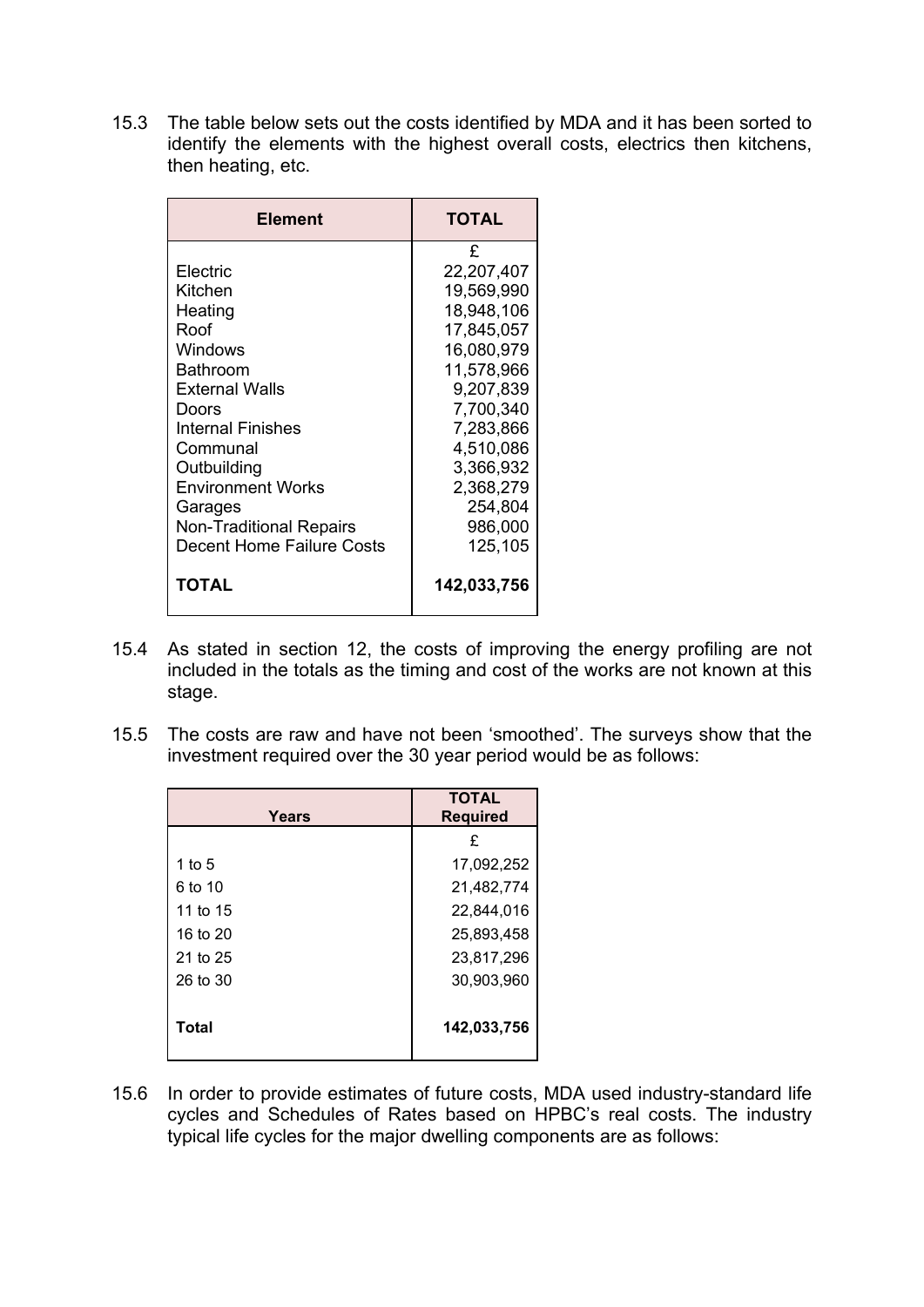| <b>Component</b>      | <b>Renewal</b><br>Years |
|-----------------------|-------------------------|
| <b>Boilers</b>        | 12                      |
| Kitchen               | 20                      |
| <b>Bathroom</b>       | 30                      |
| Re-wire               | 30                      |
| <b>Front Doors</b>    | 30                      |
| Lifts                 | 20                      |
| Detectors             | 10                      |
| <b>Extractor Fans</b> | 15                      |
| Roofing               | 50                      |

- 15.7 The investment required over the 30 year period is £35,597 per property. The feedback from DTP when reviewing the outcomes from the survey highlighted that results for surveys of this type usually identify approximately £30,000 to £35,000 per property over 30 years, so roughly about £1,000 to £1,170 per annum. The figure of £1,186 is above their benchmark. DTP then considered the potential for adjusting these projections for business planning purposes.
- 15.8 DTP suggested two amendments to the capital investment cost outputs:
	- Electrics The cost provision included in the outputs was £4,000 and the life cycle replacement was 30 years. DTP considered that this is an over provision as experience shows that full rewires are rare as long as electrical testing is regularly undertaken. They recommended reducing this figure by 1/3rd.
	- Kitchens The cost provision was £3,500 and the life cycle replacement is 20 years. They considered this to be an over provision and recommend reducing the cost provision figure by £500.
- 15.9 They also suggested adjustments to the cost outputs for a number of discretionary areas of spending. The adjustments are to be made on the basis that necessary repairs are picked up as responsive maintenance. The adjustments made are as follows:
	- Garages all of the cost picked up as responsive maintenance
	- $\bullet$  Outbuildings costs reduced by 50%
	- $\bullet$  Internal Finishes costs reduced by 50%
	- Environmental Works costs reduced by 50% there also will need to be a link to the estate environment review work that has recently been commissioned and completed (see section 14 above)
- 15.10 The adjusted 30 year projection is as follows: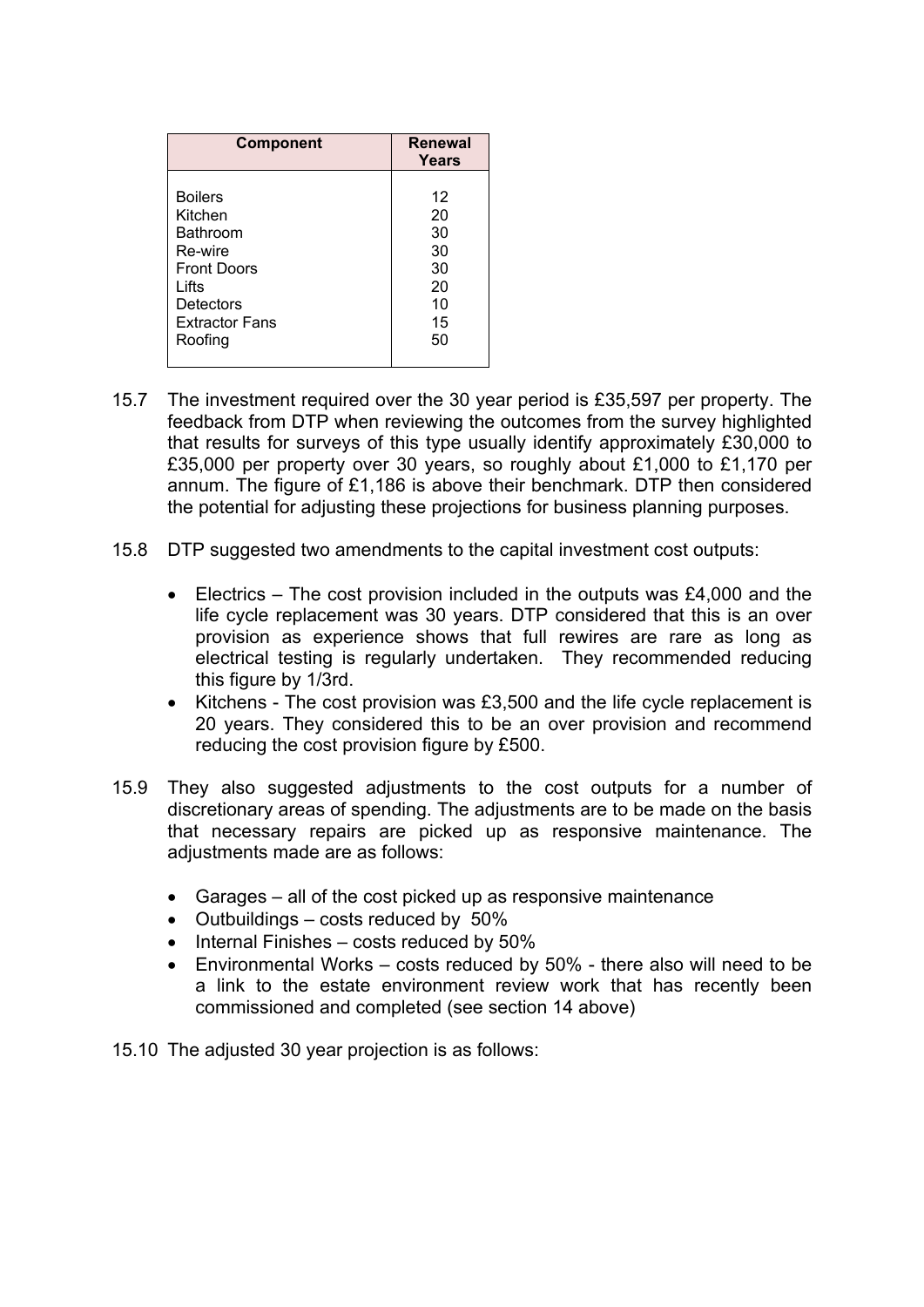| <b>Element</b>            | <b>ORIGINAL</b><br><b>TOTAL</b> | <b>REVISED</b><br><b>TOTAL</b> |
|---------------------------|---------------------------------|--------------------------------|
|                           | £                               | £                              |
| Electric                  | 22,207,407                      | 16.659.719                     |
| Kitchen                   | 19,569,990                      | 17,123,100                     |
| Heating                   | 18,948,106                      | 18,948,106                     |
| Roof                      | 17,845,057                      | 17,845,057                     |
| Windows                   | 16,080,979                      | 16,080,979                     |
| Bathroom                  | 11,578,966                      | 11,578,966                     |
| <b>External Walls</b>     | 9,207,839                       | 9,207,839                      |
| Doors                     | 7,700,340                       | 7,700,340                      |
| Internal Finishes         | 7,283,866                       | 3,641,933                      |
| Communal                  | 4,510,086                       | 4,510,086                      |
| Outbuilding               | 3,366,932                       | 1,683,466                      |
| <b>Environment Works</b>  | 2,368,279                       | 1,184,140                      |
| Garages                   | 254,804                         |                                |
| Non-Traditional Repairs   | 986,000                         | 986,000                        |
| Decent Home Failure Costs | 125,105                         | 125,105                        |
| TOTAL                     | 142,033,756                     | 127,274,836                    |

15.11 The investment required over the 30 year period is £31,898 per property which is within the DTP benchmark. This equates to £1,063 per property per year.

| Years    | <b>TOTAL</b><br><b>Required</b> | <b>Spend per Year</b> |
|----------|---------------------------------|-----------------------|
|          | £                               | £                     |
| 1 to 5   | 15,072,263                      | 3,014,453             |
| 6 to 10  | 19,432,065                      | 3,886,413             |
| 11 to 15 | 19,908,503                      | 3,981,701             |
| 16 to 20 | 22,792,467                      | 4,558,493             |
| 21 to 25 | 22,089,898                      | 4,417,980             |
| 26 to 30 | 27,979,642                      | 5,595,928             |
| Total    | 127,274,836                     |                       |

15.12 It can be seen that the revised profile results generate average spend per year of £4,242,495, on a straight line or smoothed basis. The table shows that there is lower annual requirement in the early years of the investment plan.

# **16 Emerging Capital Programme**

16.1 The current HRA capital programme has been established based on existing information and prioritising spend pending the stock condition surveys being competed. This relied on the previous Dysons sample stock condition surveys that were commissioned in 2012 plus more up-to-date information from the Council's records and knowledge (as per report to HRA working group 12th September 2016 and 5th February 2018)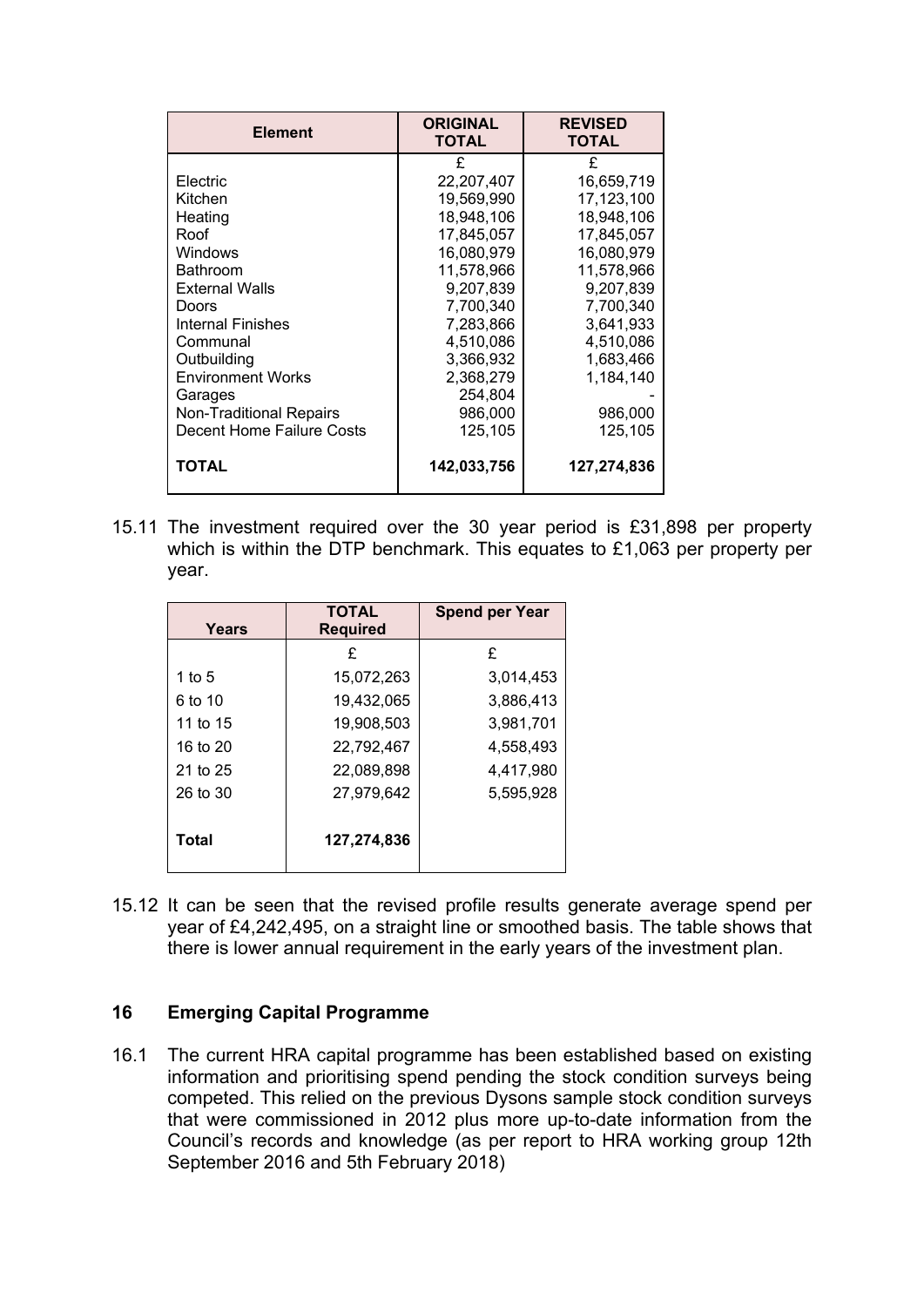- 16.2 On this basis, a capital programme was set for 2018/19 totalling £3.94 million. This was replicated as the forecast for 2019/20-2021/22 within the Medium Term Financial Plan as approved in February 2018 – pending the stock condition information.
- 16.3 The existing HRA 30 year business plan includes capital expenditure forecasts based on the previous 20% surveys for year 5-30 of the plan – with year 1-4 (2018/19 – 2021/22) matching the MTFP. Consequently, the current average annual capital programme forecasts after year 4 of the HRA business plan is broadly £5.2million (ranging from £3million to £7.5million for individual years)
- 16.4 A report was approved by Executive on 21st January 2016 which established that the current capital programme forecasts within the HRA business plan were now unaffordable as a result of the Governments 4 year 1% rent reduction. In order to fully fund the capital programme external borrowing was required and consequently over the 30 years the Government imposed debt cap of £68.2 million was reached.
- 16.5 The Financial Improvement Plan (presented with the MTFP in February 2017) identified a £1.2 million HRA efficiency programme over a 4 year period (2017/18 – 2020/21) which – assuming the savings are realised, improves the financial position, but the current capital forecasts remain unaffordable
- 16.6 As discussed in section 15, the findings of the latest MDA stock condition surveys adjust the average annual capital programme to £4.2million. Although the MDA surveys suggest a lower annual investment requirement in the early years, it is proposed to smooth the capital programme over the 30 years. Therefore, providing the opportunity to reprofile some planned spend required in later years and/or address the SAP rating issues or consider estate regeneration requirements.
- 16.7 Consequently, the proposed capital programme would result in a £1million reduction per annum on average from year 5 on the current HRA business plan. This is slightly offset by an increase of £0.22million in the first 4 years.
- 16.8 Running the proposed capital programme through the HRA business plan, removes the requirement to externally borrow to finance capital expenditure and the programme therefore becomes affordable.
- 16.9 In reducing the capital programme, surpluses are generated over the 30 year business plan. This then allows provision for improving SAP ratings, additional costs to maintain garages as necessary and any additional costs required for minor repairs. It would potentially also allow consideration of any proposals for estate regeneration as outlined in section 14 and new build programmes.
- 16.10 The stock condition information will be incorporated into a revised HRA business plan and presented for formal approval in November.